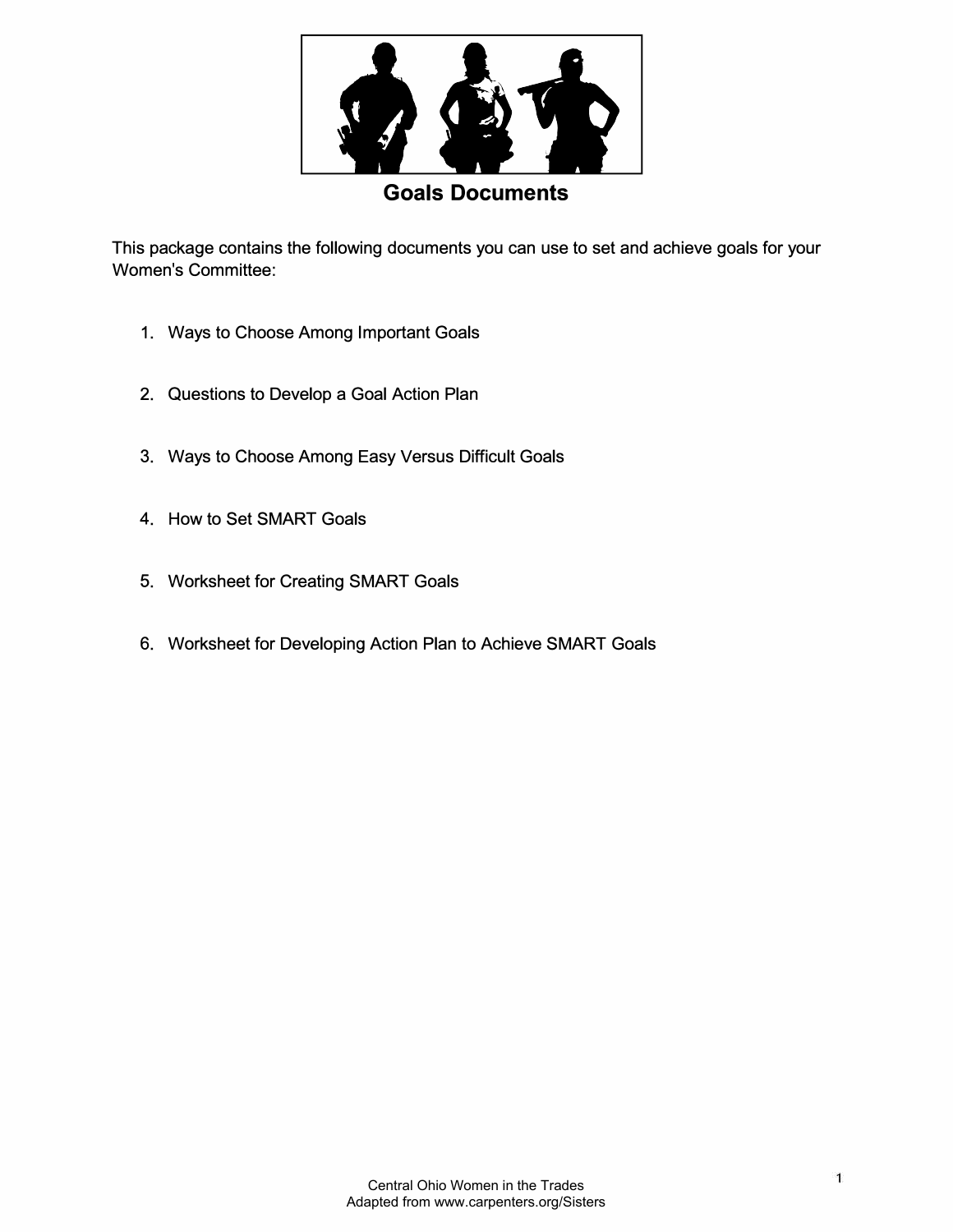## **Ways To Choose Among Important Goals**

**Extremely Important Very Important Somewhat Important** 

**Useful:** When **all goals** are important and you need to make a choice

#### **Extremely Important (Do These** *First)*

Ways to Determine:

- This has to be done before anything else can be done.
- If this is not done, there will be a negative impact in "many" areas.
- Everything else depends on this.

#### **Very Important (Do These Second)**

Ways to Determine:

- While this does not have to be done first, major problems will occur if not done as soon as possible.
- If this is not done, there will be a negative impact in "some" areas.
- Has to be done, but can be further down the priority list behind what is Critical.
- Some things depend on this.

#### **Somewhat Important (Do These** *Third)*

Ways to Determine:

- Needed, but will not have as severe an impact as other items.
- If this is not done, there will be a negative impact in "few" areas.
- Has to be done, but can be further down the priority list behind what is Very Important.
- Few things depend on this.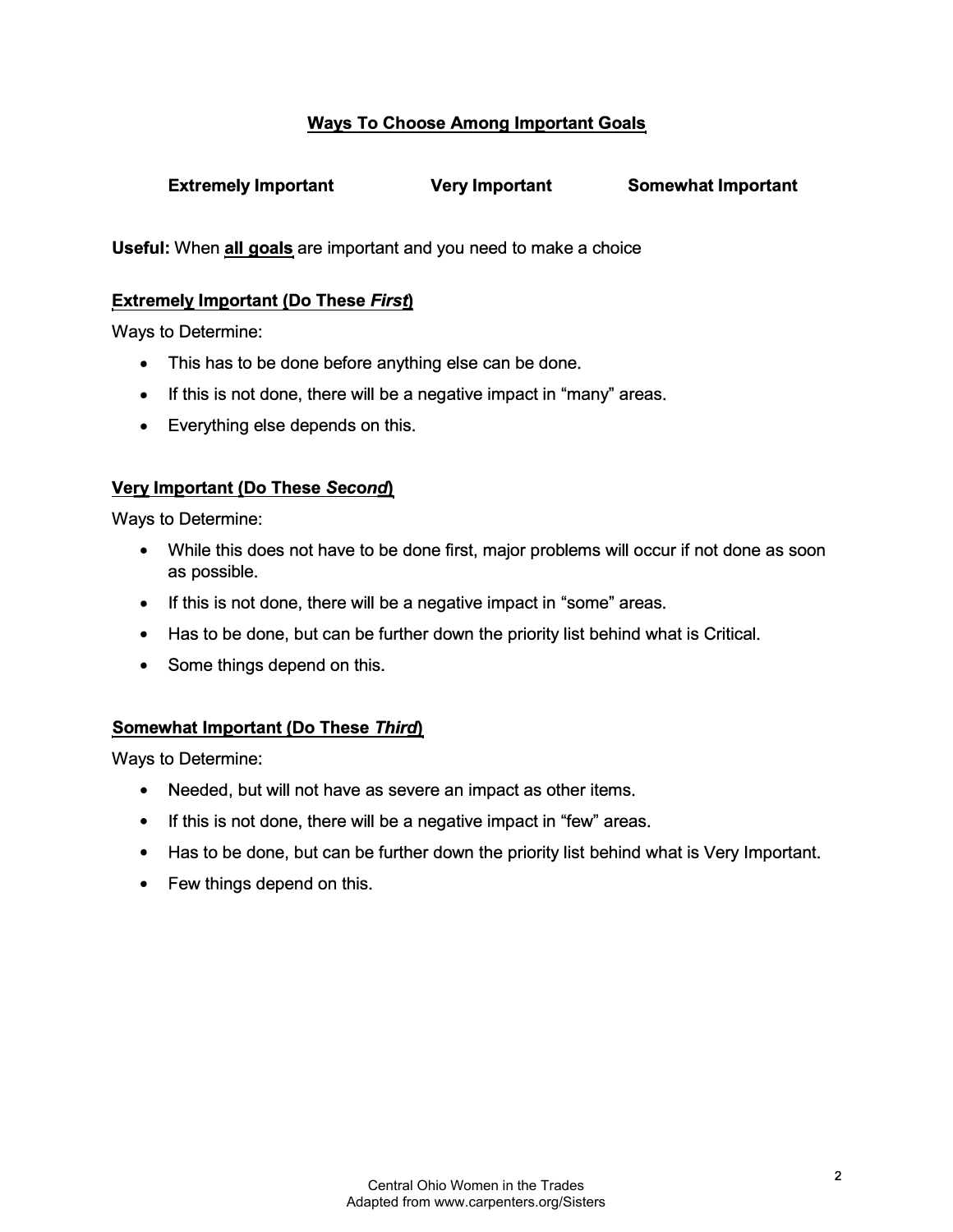## **QUESTIONS to Develop A Goal Action Plan**

## **Short-Term Goals Mid-Term Goals Long-Term Goals**

**Useful:** When you have several goals and you want to develop a plan to accomplish shortterm, mid-term, and long-term goals

**Example:** Your one-year Goal Action Plan might include the following: **Short-Term Goals:** Goals you can accomplish from one week to four months **Mid Term Goals:** Goals you can accomplish from five months to eight months **Long Term Goals:** Goals you can accomplish from nine months to twelve months

#### **Use this list of QUESTIONS as a way to develop your Action Plan:**

- 1. What can we do next week?
- 2. What can we do in two weeks?
- 3. What can we do in one month?
- 4. What can we do in two months?
- 5. What can we do in three months?
- 6. What can we do in four months?
- 7. What can we do in five months?
- 8. What can we do in six months?
- 9. What can we do in seven months?
- 10. What can we do in eight months?
- 11. What can we do in nine months?
- 12. What can we do in ten months?
- 13. What can we do in eleven months?
- 14. What can we do in one year?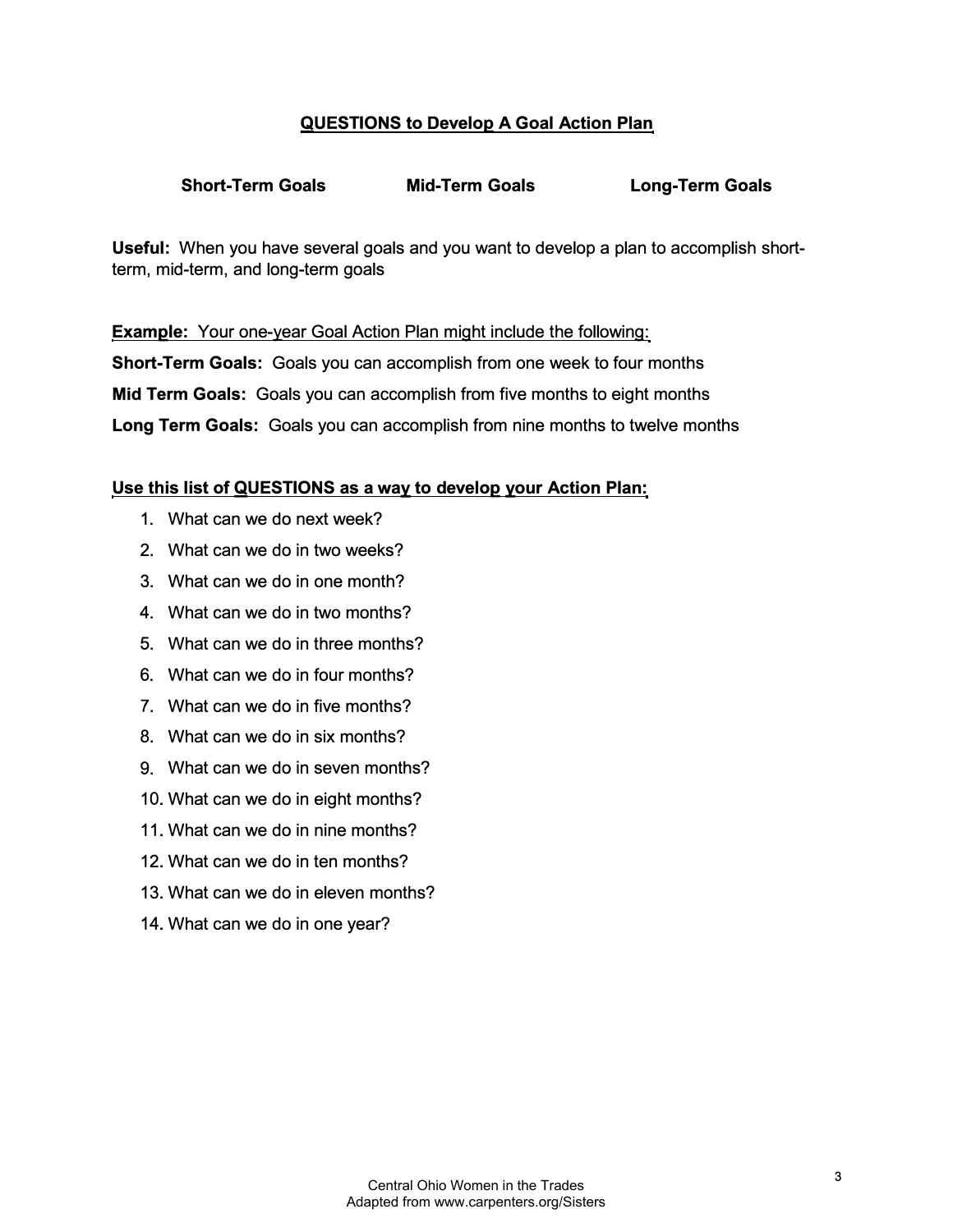## **Ways To Choose Among Easy Versus Difficult Goals**

**Easy To Do Hard To Do Hardest To Do** 

**Useful:** When you want to choose among goals you can accomplish quickly versus goals that will take longer to accomplish

#### *EASYto* do:

- Things which require **no delays** because of other people or projects
- Things which require **little research or collection** of data
- Things which you can implement **independently**

#### *HARD* to do:

- Things which require **some delays** because of other people or projects
- Things which require **some research or collection** of data
- Things which require **approval** from a **few** leaders or others

#### *HARDEST* to do:

- Things which require **extensive delays** because of other people or projects
- Things which require **extensive research** or collection of data
- Things which require **approval** from **several** leaders or others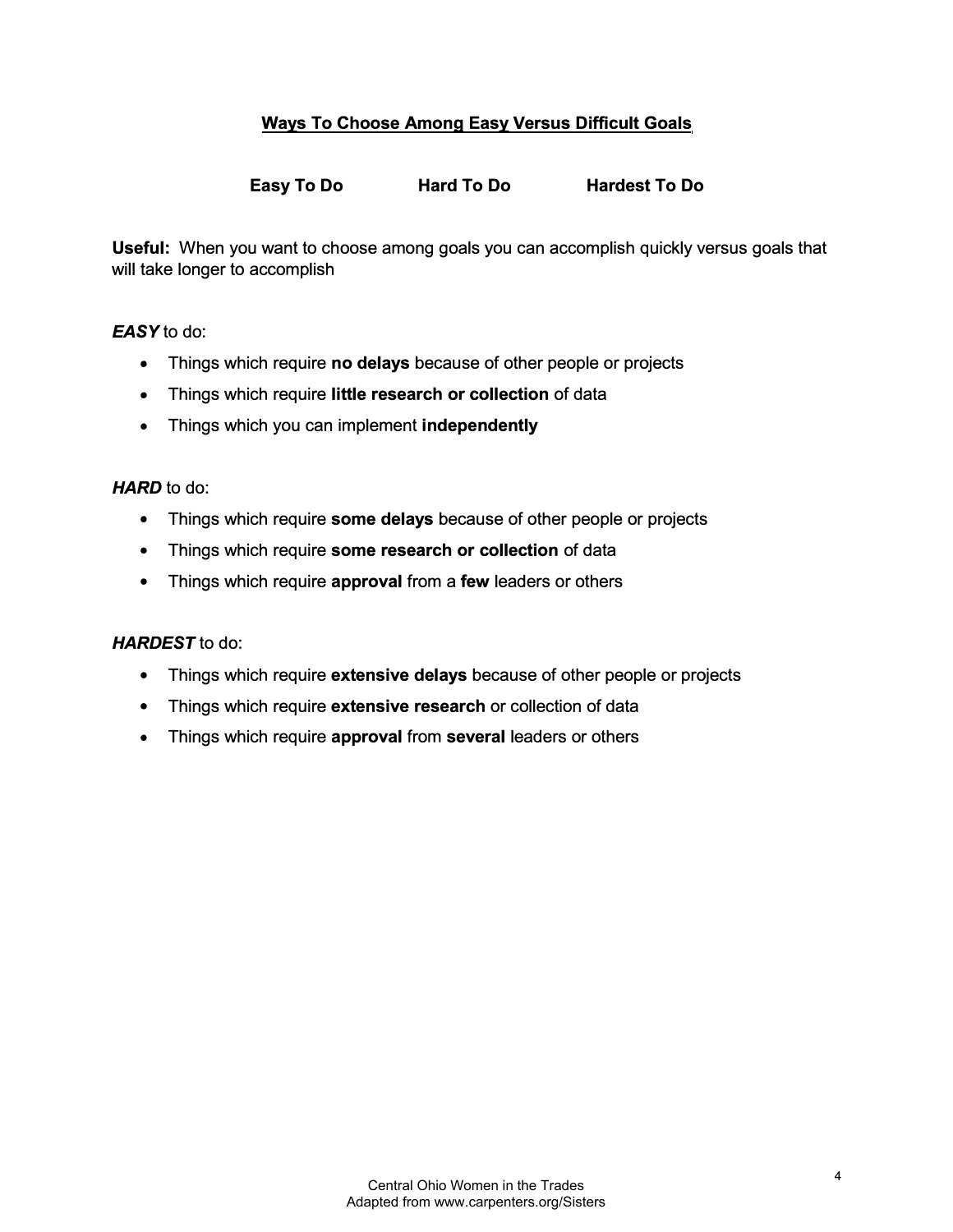## **How To Set SMART Goals**

The word **SMART** is a mnemonic you can use to create goals that will be meaningful and measurable. You can locate much information about this process on public websites by using the key words "smart goals" when you search.

**Useful:** When you want to accomplish specific outcomes during a specified period of time.

- **S Specific:** Goals are written so everyone understands WHAT you want to accomplish. *Question:* Do we want to stop something, start something, increase something, decrease something, revise something, create something, or keep things the same?
- **M Measurable:** Goals are written so everyone has some way of measuring WHAT is achieved. *Question:* How can we measure this accomplishment? Do we want to use numbers, percentages, etc.?
- **A - Attainable:** Goals are something that can be ACCOMPLISHED given all the potential obstacles.

*Question:* Can we actually do this?

- **R Results-Oriented:** Goals demonstrate that something will HAPPEN or CHANGE. *Question:* What will happen or change once this Goal has been accomplished?
- **T Time-Based:** Goals are something that can be achieved during a FINITE period of time. *Question:* When do we want to accomplish this Goal? Do we want to accomplish it by a specific date, within a specific time-period, etc.?

#### **EXAMPLE:**

| <b>General Goal:</b>  | Increase attendance at Committee meetings.                   |
|-----------------------|--------------------------------------------------------------|
| <b>Specific Goal:</b> | Increase attendance at Committee meetings by 5% by January . |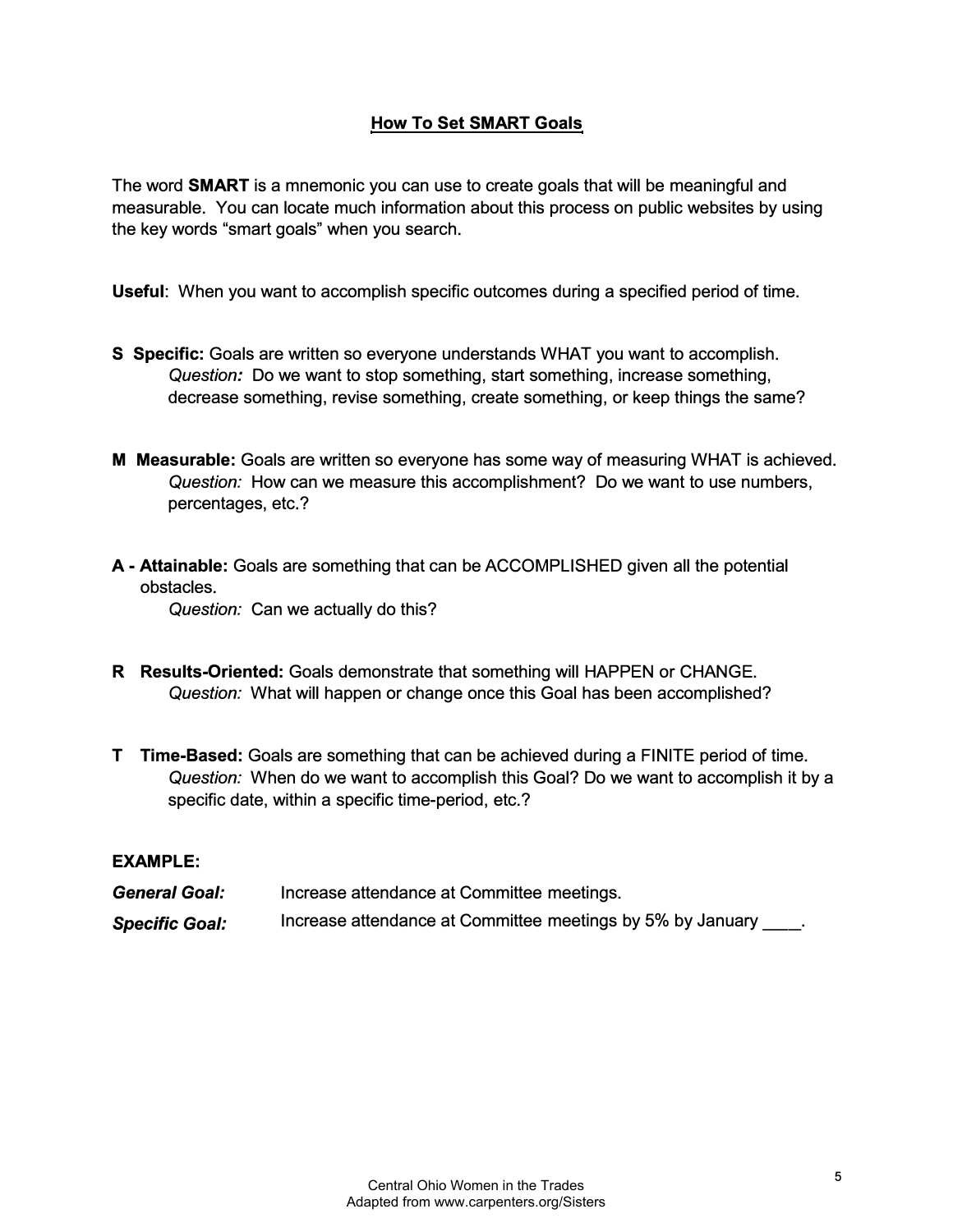# **Worksheet for Creating SMART Goals**

| <b>Mnemonic</b>                  | <b>SMART Question</b>                                        | <b>Answer</b> |
|----------------------------------|--------------------------------------------------------------|---------------|
| $S -$<br><b>Specific</b>         | What do we want to<br>accomplish?                            |               |
| $M -$<br><b>Measurable</b>       | How will we<br>measure this?                                 |               |
| $A -$<br><b>Achievable</b>       | Is this something we<br>can realistically<br>accomplish?     |               |
| $R -$<br><b>Results-Oriented</b> | What will be different<br>once this goal is<br>accomplished? |               |
| $T -$<br><b>Time-Based</b>       | When do we want to<br>accomplish this<br>goal?               |               |